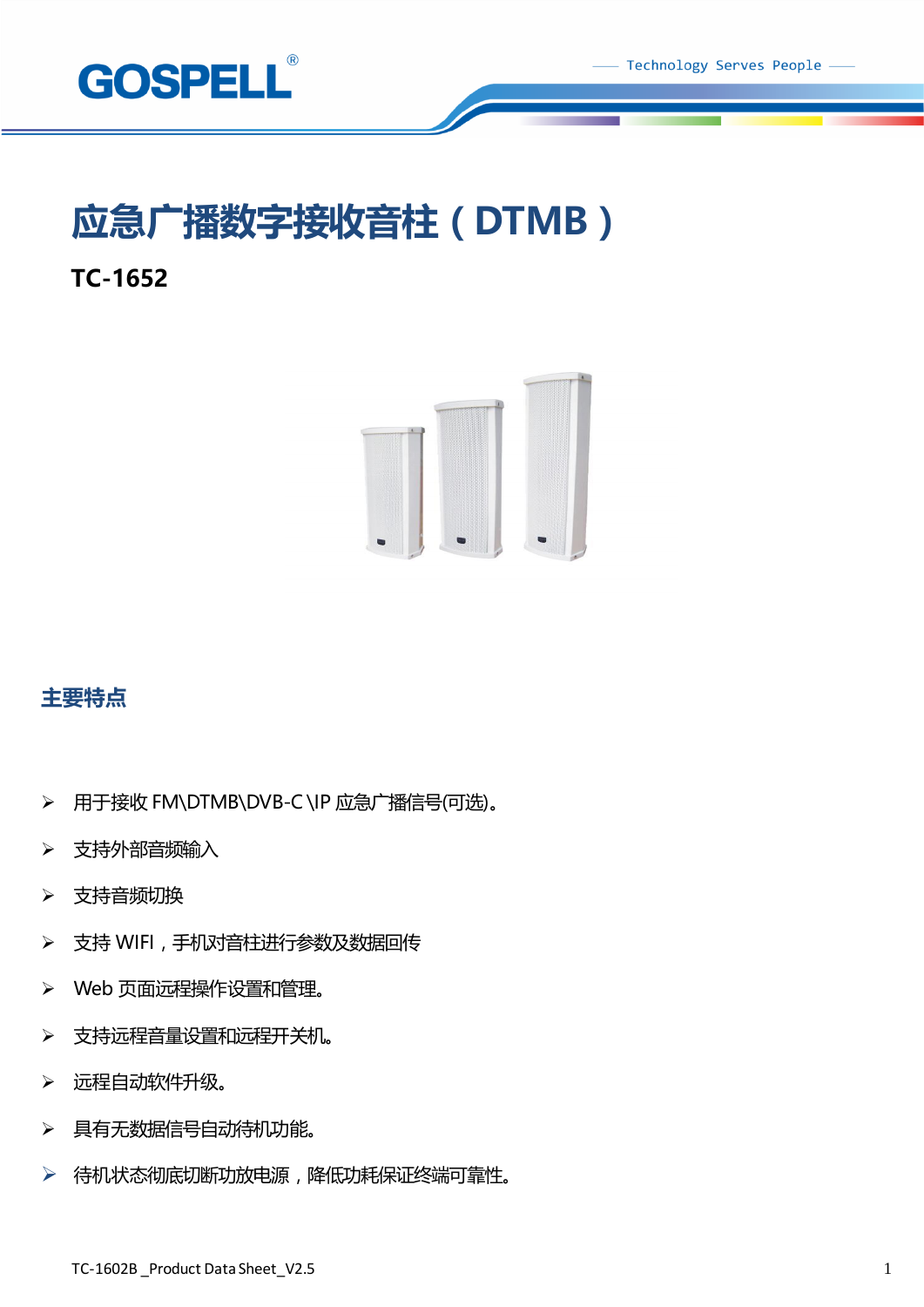

| 输入频率范围 | 111 ~ 862MHz(DVB-C)               | 额定功率    | <b>10W</b><br><b>25W 50W</b>      |
|--------|-----------------------------------|---------|-----------------------------------|
|        | 87.0MHz-108.0MHz (FM)             | 音频频率响应  | 1dB $(20Hz \sim 18KHz)$<br>$\leq$ |
| 输入电平   | 47MHz~862MHz(DTMB)                | 音频总谐波失真 | $≤1\%$                            |
|        | $40 \sim 80$ dBµV(64-QAM DVB-C)), | 信噪比     | $\geq 70$ dB                      |
|        | $-10 \sim -86$ dBm (DTMB)         | 输入电压范围  | 180 - 240V AC                     |
| 接收灵敏度  | $15\mu V(FM)$ ,                   |         |                                   |